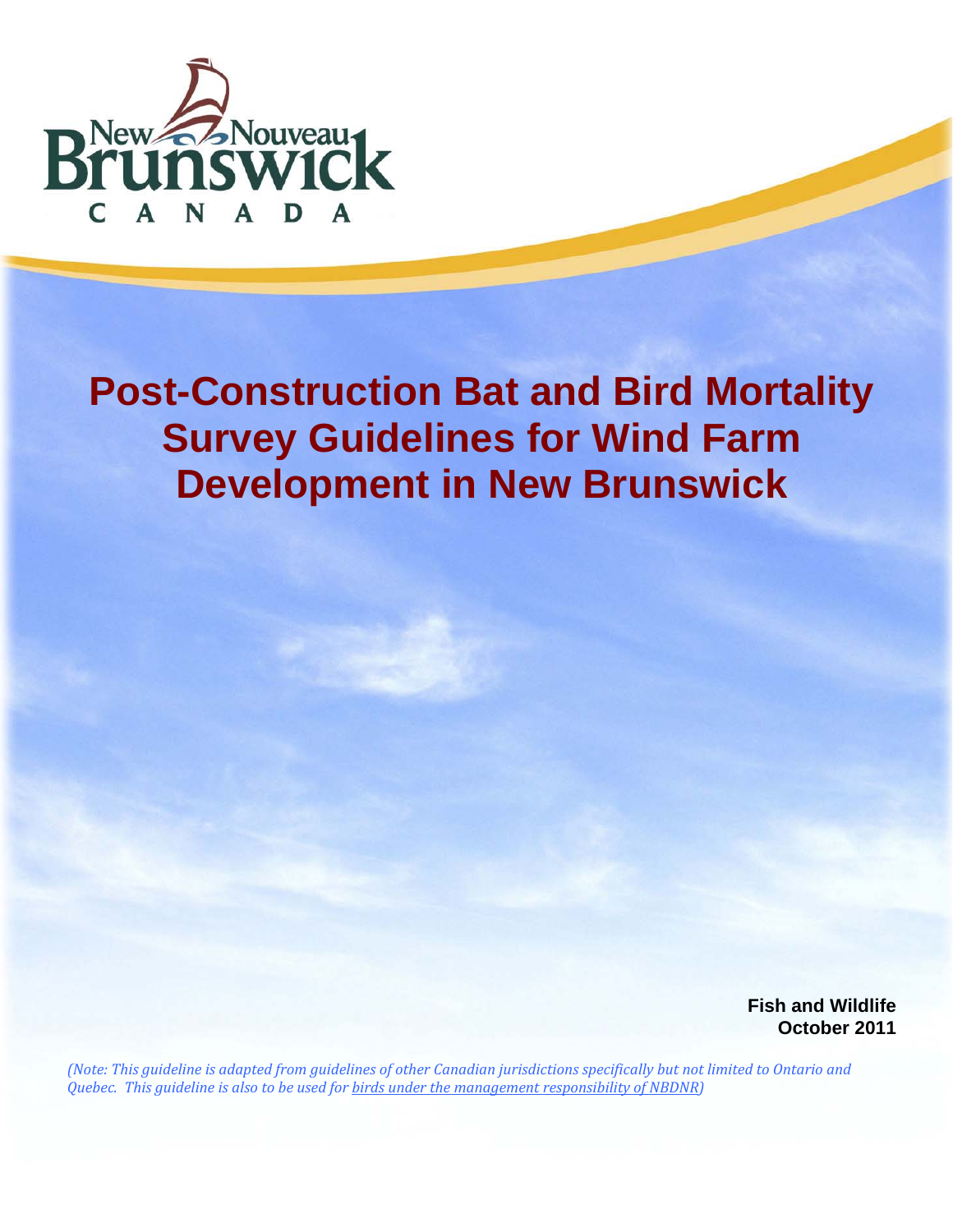# **Table of Contents**

| 1.0 Introduction                                     | $\boldsymbol{2}$        |
|------------------------------------------------------|-------------------------|
| <b>2.0 Mortality Surveys</b>                         | 3                       |
| 2.1 Standardize Search                               | 3                       |
| 2.1.1 Monitoring Effort                              | 3                       |
| 2.1.2 Transect Size & Spacing                        | 4                       |
| 2.1.3 Data Requirement                               | $\overline{\mathbf{4}}$ |
| 2.2 Carcass Removal Trials                           | 5                       |
| 2.3 Searcher Efficiency Trials                       | 6                       |
| <b>3.0 Reporting Requirement</b>                     | 6                       |
| <b>4.0 Post-construction Mitigation Requirements</b> | $\overline{7}$          |
| <b>5.0 Other Considerations</b>                      | $\overline{7}$          |
| 6.0 References                                       | 8                       |
| 7.0 Appendix A                                       | 8                       |
| <b>List of Figures</b>                               |                         |
| <b>Figure 1.0 Mortality Search Pattern</b>           | 4                       |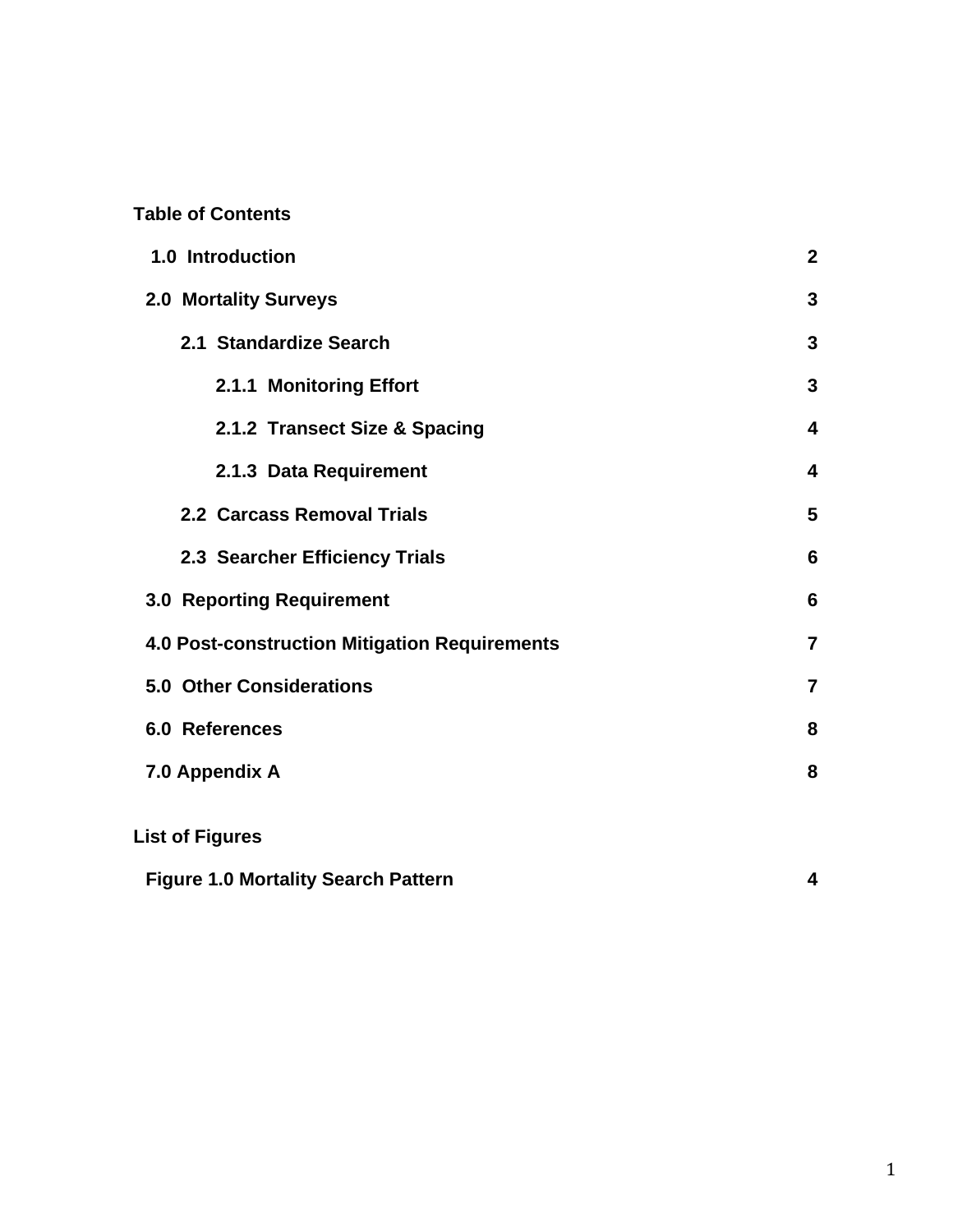## **1.0 Introduction**

This document is to be used as a guideline for developing protocols for post-construction monitoring at wind power facilities for Bats and Birds under the management responsibility of the New Brunswick Department of Natural Resources (NBDNR**).** NBDNR is exercising a precautionary principle within an adaptive management approach to potential negative impacts to bats and birds from wind power facilities.

Wind power projects have the potential to affect bats and birds directly (e.g., mortality) and indirectly (e.g., disturbance and avoidance). Mortality has been documented at wind power facilities in a variety of habitats across North America. In recent years, there has been elevated concern about bat mortality in particular at wind power facilities because:

- a) Post-construction monitoring and research study results across North America suggest that bats may be more vulnerable to wind turbine mortality than birds,
- b) Bats are a long-lived species with low reproductive rates, which tend to make such populations particularly vulnerable to additional mortality,
- c) There is relatively little scientific information or knowledge about bat populations, long-term population trends and migration routes.
- d) The advent of White-nose Syndrome, a fungal pathogen present in north eastern North America that causes high bat mortality, is expect to place bat populations under unprecedented stress

This guideline is based on the best available information from other jurisdictions on bat and bird interactions with wind power facilities. NBDNR welcomes feedback on these guidelines, including comments from users and information on the latest scientific and technical discoveries from research, industry experience, and practices in other jurisdictions.

Proponents are required to prepare a Post-construction Monitoring Plan for review by the Director of Fish and Wildlife Branch NBDNR prior to their implementation. Information collected throughout the Post-construction Monitoring Plan will be used to inform and direct mitigation when necessary. Post-construction monitoring is to begin with the commencement of operation of the wind power facility. If the facility is constructed in phases, monitoring for each phase is to coincide with the beginning of operation of that phase. Post-construction monitoring should run for a minimum of two years. NBDNR has the option to extend the post-construction monitoring period for operators depending on survey results.

Proponents are required to obtain a 'Scientific Permit' from the Fish and Wildlife Branch NBDNR for bat and bird Mortality Surveys (Address found in Appendix A). All searchers should ensure they have updated rabies pre-exposure vaccinations (contact local health unit for details).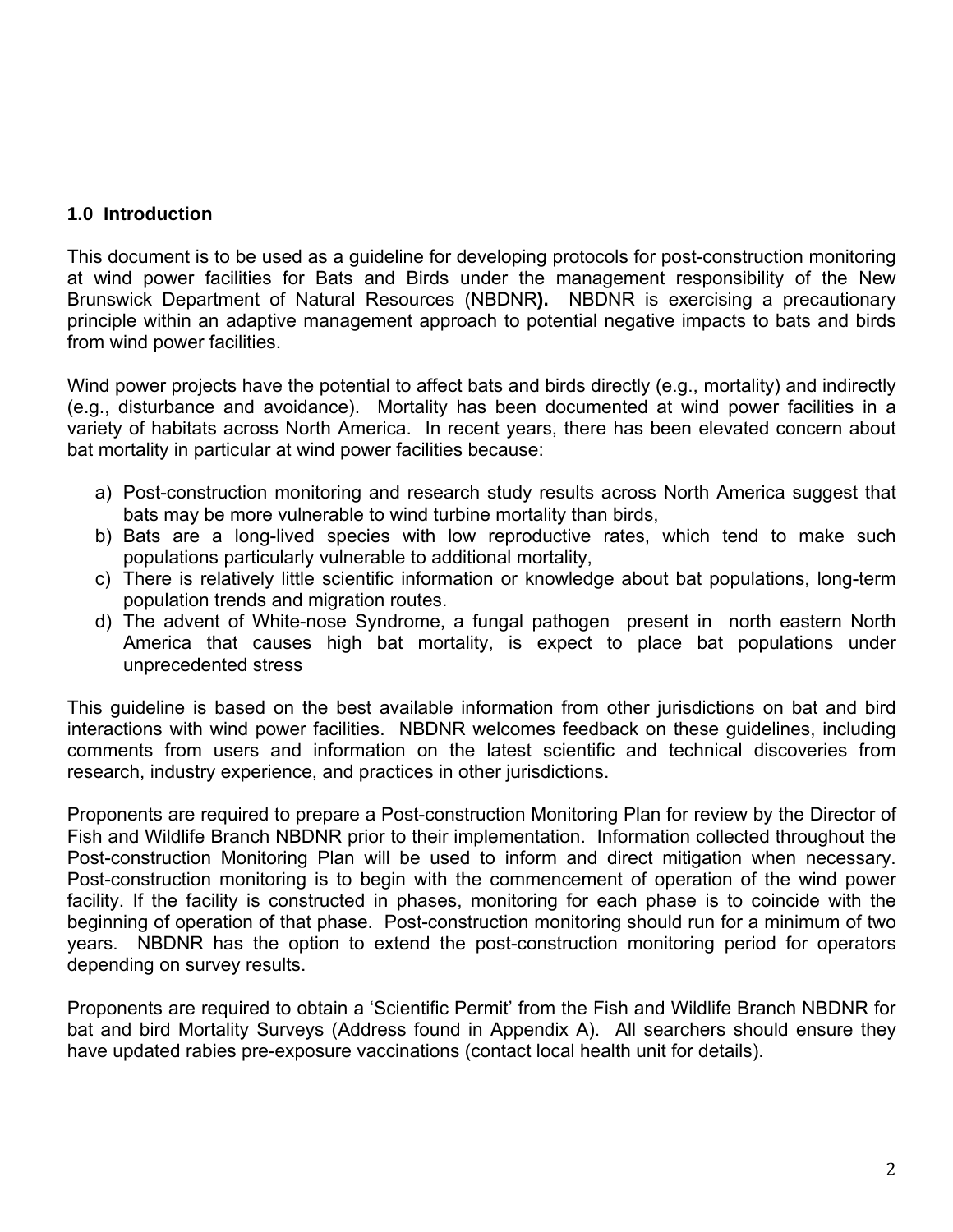Environment Canada – Canadian Wildlife Service (2007) may be consulted for additional guidance in post-construction monitoring for birds under their jurisdiction and to ensure coordination for migratory bird monitoring.

# **2.0 Mortality Surveys**

Mortality surveys are to identify the number of bats killed per turbine over a known period of time (expressed as bats/turbine/time). This value represents a minimum estimate of bat mortality and is adjusted for bat carcass removal rates (i.e., how quickly a bat carcass will decay and/or be removed by a scavenger) and searcher efficiency (i.e., number of bat fatalities present that are actually detected by the surveyor).

To estimate the number of bats killed at operating wind farms, three techniques must be employed:

- **Standardized Search**: number of carcasses found around the specific turbines during peak activity periods for bats.
- **Carcass Removal Trials**: monitoring of bat carcasses removed by scavengers to estimate the length of time that carcasses remain in the field for possible detection.
- **Searcher Efficiency Trials**: percentage of carcasses found by searchers in the varying habitats throughout the wind farm facility.

## **2.1 Standardized Search:**

#### **2.1.1 Monitoring Effort** (turbines, days, season, carcasses)

Bat mortality surveys should occur at all turbines at small wind power developments (i.e. < 10 turbines). For larger sites, a sub-sample of turbines is to be selected to cover representative habitats and spatial extent of the development area, with a minimum of 1/3 the turbines on site being sampled.

| <b>Project Size (# of Turbines)</b> | Turbine Sub-sample (%)         |  |
|-------------------------------------|--------------------------------|--|
| $\leq$ 10 Turbines                  | $100\%$                        |  |
| 11-20 Turbines                      | 10                             |  |
| 21-40 Turbines                      | 10 or 1/3 whichever is greater |  |
| $\geq$ 41 Turbines                  | 1/3                            |  |

| <b>Date</b>                             | <b>Effort</b>   | <b>Period</b>                                 |
|-----------------------------------------|-----------------|-----------------------------------------------|
| Spring migration                        | Every 3-7 days  | March 31 <sup>st</sup> - May 31 <sup>st</sup> |
| Summer bird nesting and bat pup-rearing | Every 3 -7 days | June $1st$ – July 31 <sup>st</sup>            |
| Fall Bird and bat migration             | Every 3 days    | Aug $1st$ – Oct 31st                          |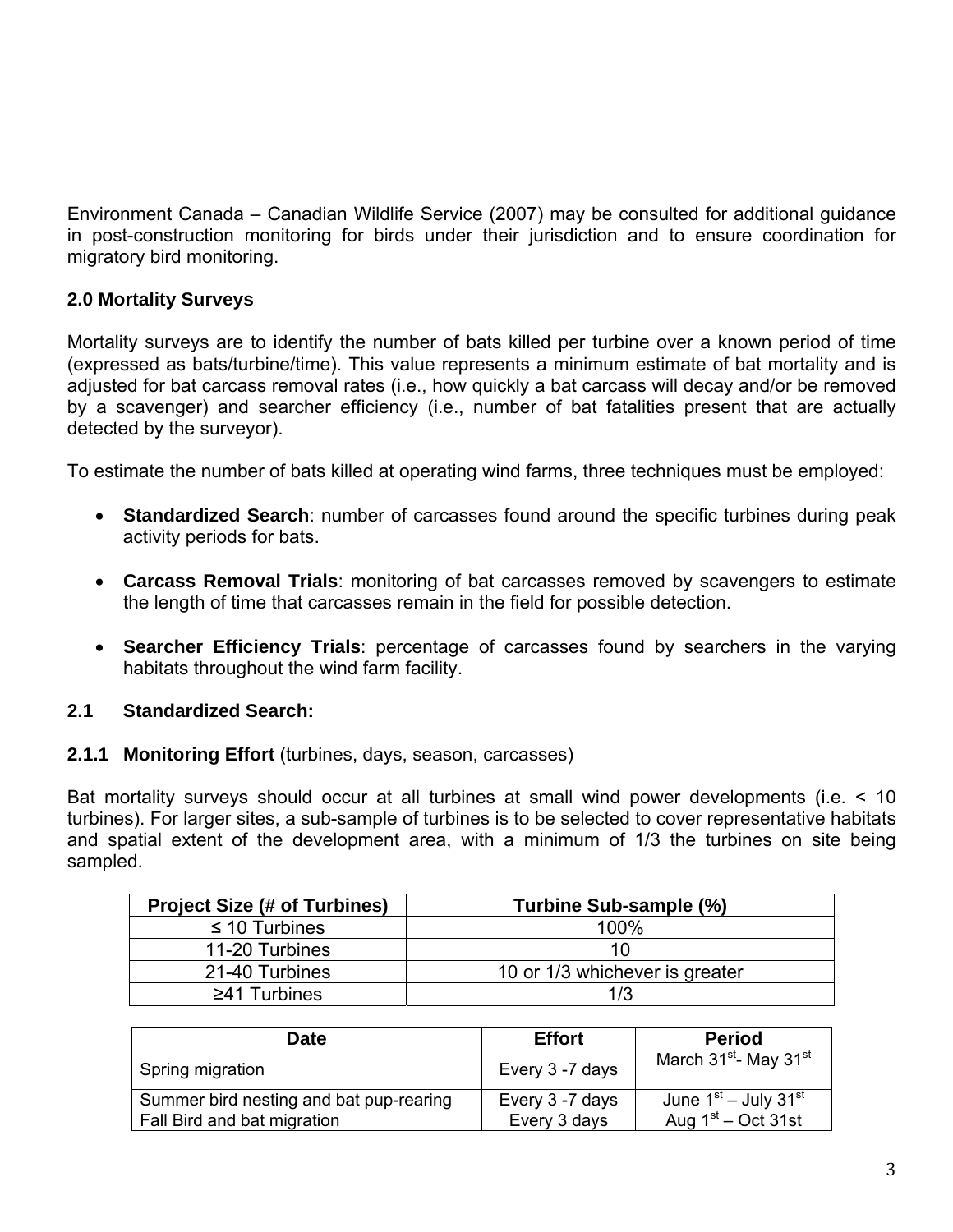## **2.1.2 Transect Size, and Spacing**

Search effort must be centered on the turbine and cover an area at least of  $\frac{1}{2}$  the maximum turbine height, (e.g. if the turbines are 120m from the tip of the turbine blade to the ground, 60m should be covered in all directions). If the cleared area around the base of the turbine is less than  $($ maximum turbine height, then the total area around the base of the turbine should be searched. Searches should be symmetrical around the turbine using linear transects equally spaced, that are less than or equal to (<) 10m in separation for search efficiency (Figure 1).



Figure 1. Mortality search pattern for a 120m turbine

Parallel transects should be walked at an approximate pace of 30-40 meters / minute or 1.8 -2.4 km/hr while searching 5 m on either side for carcasses, or evidence of scavenged carcasses.

#### **2.1.3 Data Requirement**

All carcasses, or evidence of carcasses, should be photographed in the position found, georeferenced using a hand-held GPS, collected and data recorded on an appropriate mortality search datasheet. All carcasses should be collected in plastic bags, labeled, and frozen **to be sent to NB Museum for species authentication and retention** (Address found in Appendix A).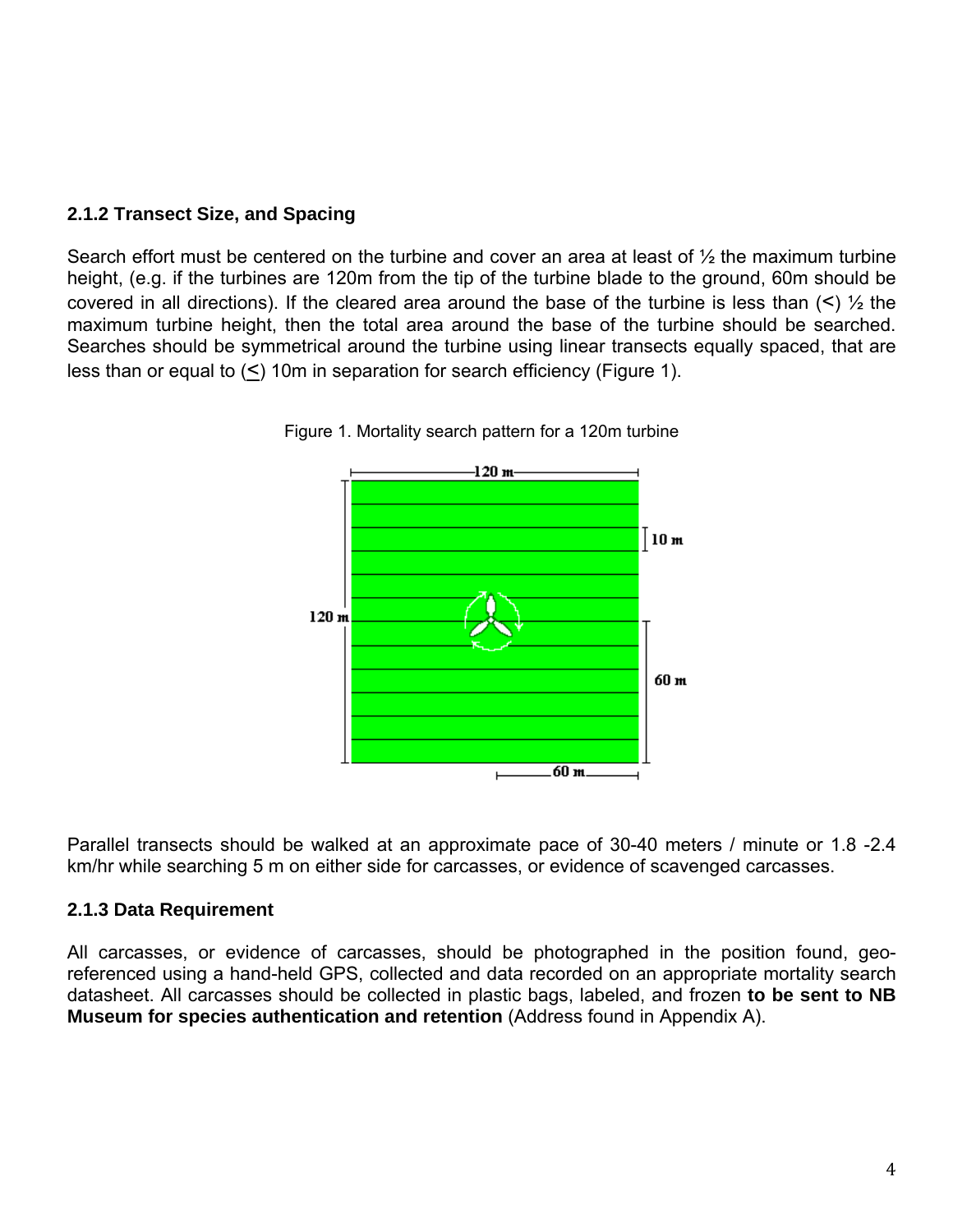For each carcass found, recorded data should include:

- Project Name and Location,
- A unique carcass identification number,
- Turbine/met tower or reference plot number,
- Observer,
- Date and time collected,
- Species,
- Sex,
- Age class,
- Habitat type surrounding the turbine location,
- Distance to and identity of other nearby structures (i.e. fence, power-line, substation),
- Distance from observer at time of detection,
- Carcass condition and any comments indicating the suspected cause of mortality.

Depending on the results from pre-construction surveys and on the first year of post-construction surveys, post-construction protocol may be adjusted for the subsequent years if deemed necessary.

### **2.2 Carcass Removal Trials**

Carcass scavenging rates must be determined through carcass removal trials. The objective of these trials is to estimate the percentage of bat and/or bird fatalities that are scavenged from study areas. Estimates of carcass removal rates will be used to adjust the number of carcasses found during surveys to correct for removal bias.

Carcass removal trials are to be conducted in each search season (spring, summer, and fall), and by distinct habitat type spatially distributed across the wind farm. Trials should take place during the bat mortality survey period as carcass removal rates may vary considerably from site to site as well as seasonally. Each trial should use a minimum of 20 carcasses distributed across the range of different habitats types present. In order to avoid confusion with mortality surveys, trials should not overlap with bat mortality survey search areas. Carcasses should be placed before daylight using gloves to avoid scents that might bias trial results (i.e., attract scavengers, etc.). Trials should continue until all the carcasses are removed or until the end of the carcass removal trial period. To avoid confusion with turbine-related fatalities, trial carcasses should be discreetly marked (e.g., tape on back or abdomen, black-light marker, etc.) with a unique identification number.

If possible, bat carcasses should be used for carcass removal trials. If it is not possible to obtain bat carcasses, trials may use other small mammal (e.g., mouse, vole, etc.) or small brown bird carcasses. If frozen carcasses are used, they should be thawed prior to beginning Carcass Removal Trials. A collection permit to trap small mammals from the area for carcass removal trials can be obtained from the Fish and Wildlife Branch of the New Brunswick Department of Natural Resources (Address found in Appendix A).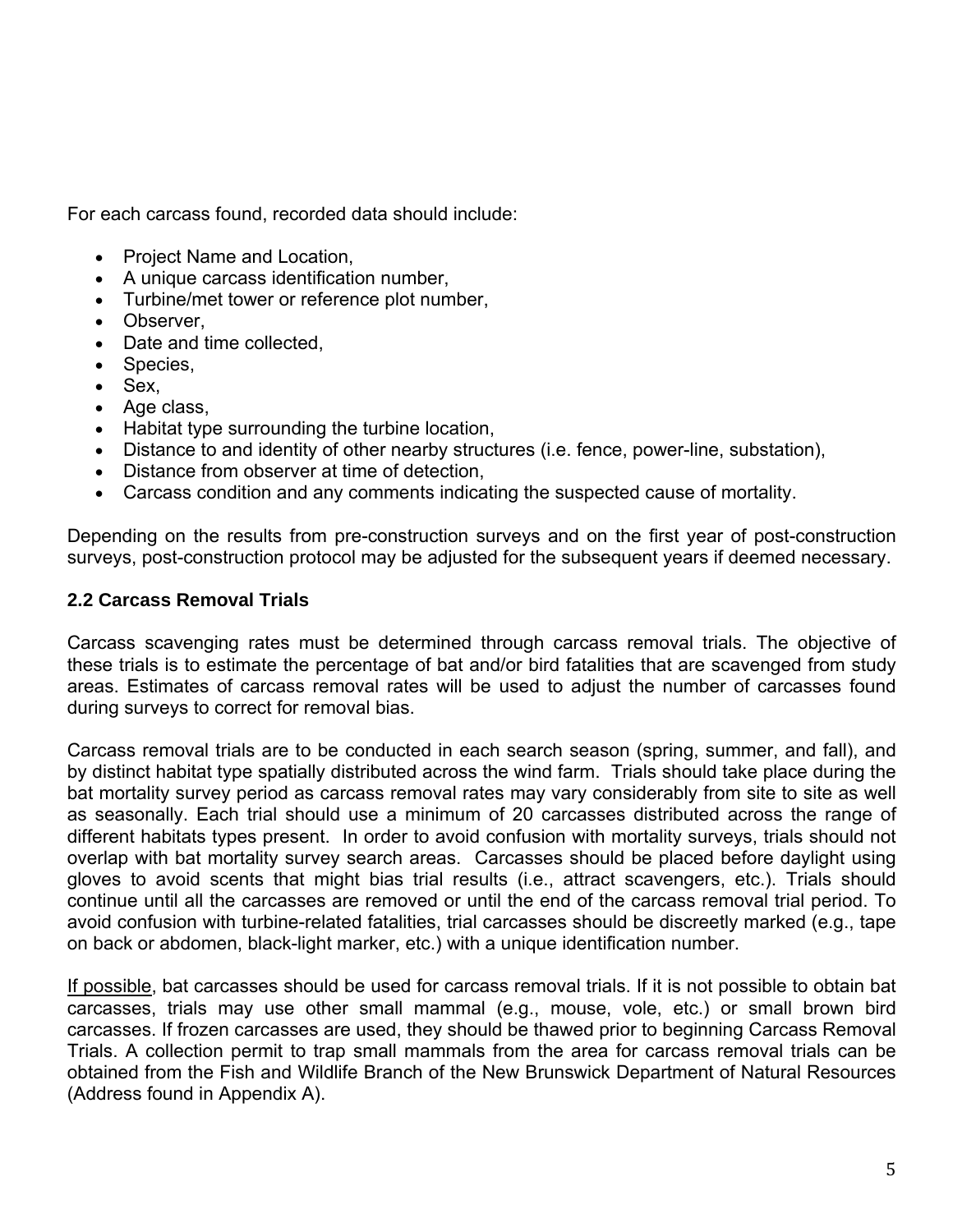## **2.3 Searcher Efficiency Trials**

Searcher efficiency is another important factor in creating an accurate estimate of total bat mortality. Searcher efficiency trails are to be conducted as part of post-construction monitoring at all habitat types and during all survey seasons.

Searcher efficiency trials require a known number of discreetly marked carcasses to be planted around a wind turbine. Searchers examine the wind turbine area, and the number of carcasses detected is compared to the number of carcasses placed in the field.

Searcher efficiency trials should be conducted in each search season (spring, summer, and fall), and distinct habitat types, spatially distributed across the wind farm, during the same period as the bat mortality surveys to determine seasonal, and habitat specific search efficiency. Trials should be conducted for each individual searcher or search team which should not be notified when the trial is taking place (i.e., when trial carcasses are present) to avoid potential search biases. At least 20 trial carcasses discreetly marked with a unique identification number should be used for each searcher, which can be spread out over the trial period and conducted with the bat mortality surveys.

Trial carcasses should be randomly placed within the search area and their location recorded for retrieval if they are not found during the trial. Seasonality should be considered when designing searcher efficiency trials to account for potentially different scavenging rates, species, and rates of decomposition.

If possible, bat carcasses should be used for carcass removal trials. If it is not possible to obtain bat carcasses, trials may use other small mammal (e.g., mouse, vole, etc.) or small brown bird carcasses. If frozen carcasses are used, they should be thawed prior to beginning Carcass Removal Trials. A collection permit to trap small mammals from the area for carcass removal trials can be obtained from the Fish and Wildlife Branch of the New Brunswick Department of Natural Resources (Address found in Appendix A).

## **3.0 Reporting Requirements**

Proponents will be required to submit Post-construction Monitoring Reports (including results and analysis) annually to the Director of Fish and Wildlife Branch NB DNR. Where there are requirements for other environmental effects data collection and monitoring, bat survey and monitoring reports may be submitted as part of a coordinated report. This will ensure joint requirements associated with federal and provincial Environmental Assessments and other environmental approvals are satisfied efficiently. If the proponent considers this material to be proprietary, this should be indicated in the report. Reports should include descriptions of field protocols and sampling methods. Raw data should be included in the report as Appendices, and methods for data analysis should be apparent.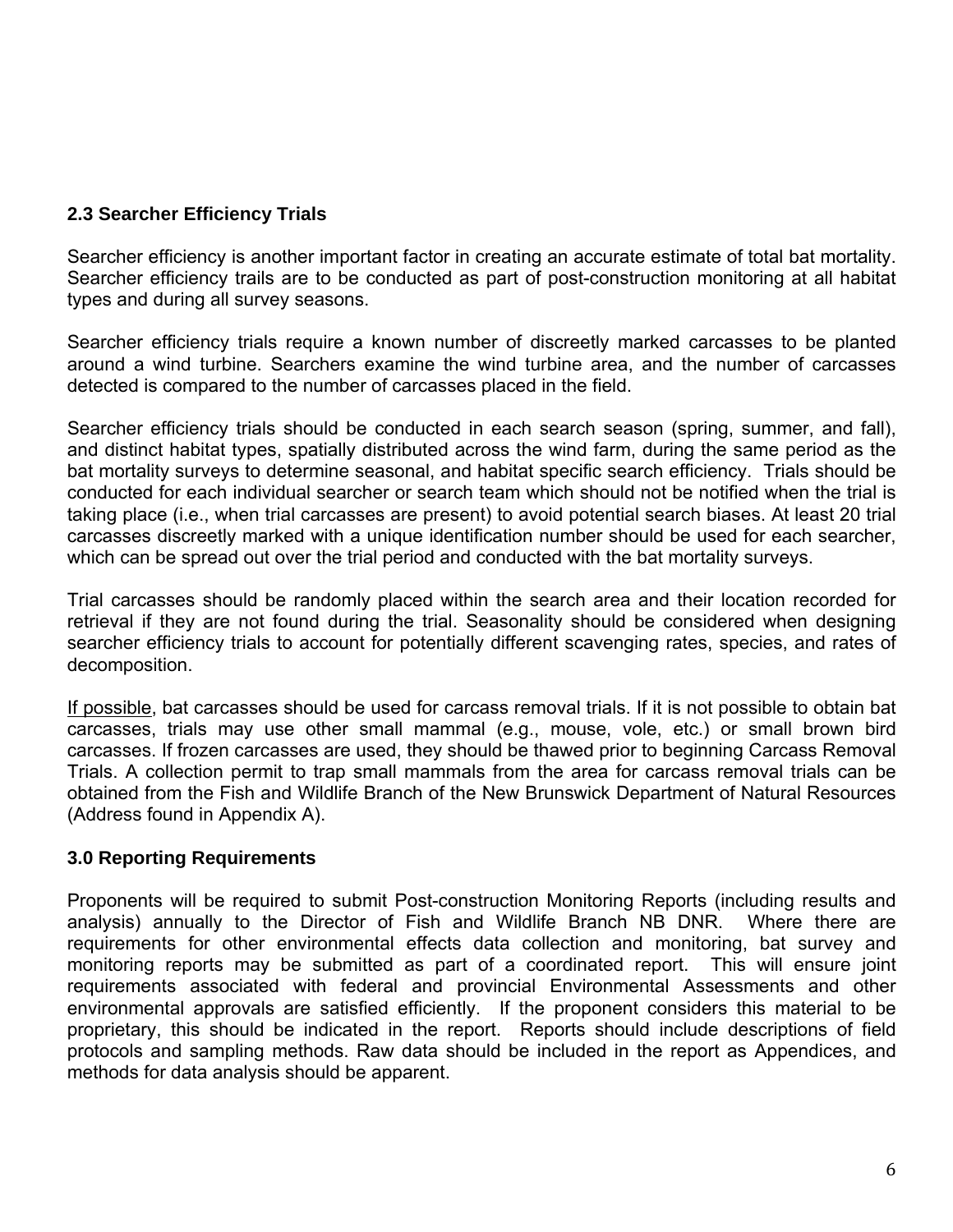## **4.0 Post-construction Mitigation**

Post-construction mitigation may be necessary if a wind power facility is found to be causing significant bat mortality during the Post-construction Monitoring. Significant bat mortality is considered to be unexpected or unanticipated increased levels of mortality in comparison to other bat mortality surveys throughout North America. The best professional judgment may also be used to inform decision-making around what constitutes significant bat mortality in some circumstances, given the general lack of population level information.

Post-construction mitigation may include selective operational shut-down of turbines during periods of high bat activity/concentrations (e.g., swarming, late summer/fall migration) or under certain weather conditions (e.g., during periods of low wind when power generation is low and bat activity levels are high) when mortality cannot be mitigated by other means (e.g., possibility of emerging bat aversion technologies or other innovative measures). Monitoring the effectiveness of any postconstruction mitigation techniques will be necessary to evaluate the level of success.

Further monitoring and activity/movement studies may be required if post-construction mitigation proves to be ineffective in mitigating unexpected or unanticipated levels of mortality. This additional monitoring will be used in order to help determine the reason for these impacts and further options to mitigate negative impacts.

## **5.0 Other Considerations**

- Post-construction Monitoring (including mortality surveys, carcass removal trials, and searcher efficiency trials) can be combined with the required post-construction bird mortality studies provided the considerations described in this guideline are given to bats. See Environment Canada – Canadian Wildlife Service (2007) for further details pertaining to bird mortality studies.
- Searchers or workers may discover bat carcasses incidental to formal searches. If these carcasses are found outside a scheduled search area they should be processed using the above protocol (e.g. collected, recorded, etc.), and fatality data should be included with the calculation of fatality rates. If an incidental discovered carcass is found within a search plot area, they should be photographed and their location recorded but left for the designated search team to maintain integrity of search efficiency and carcass removal rates.